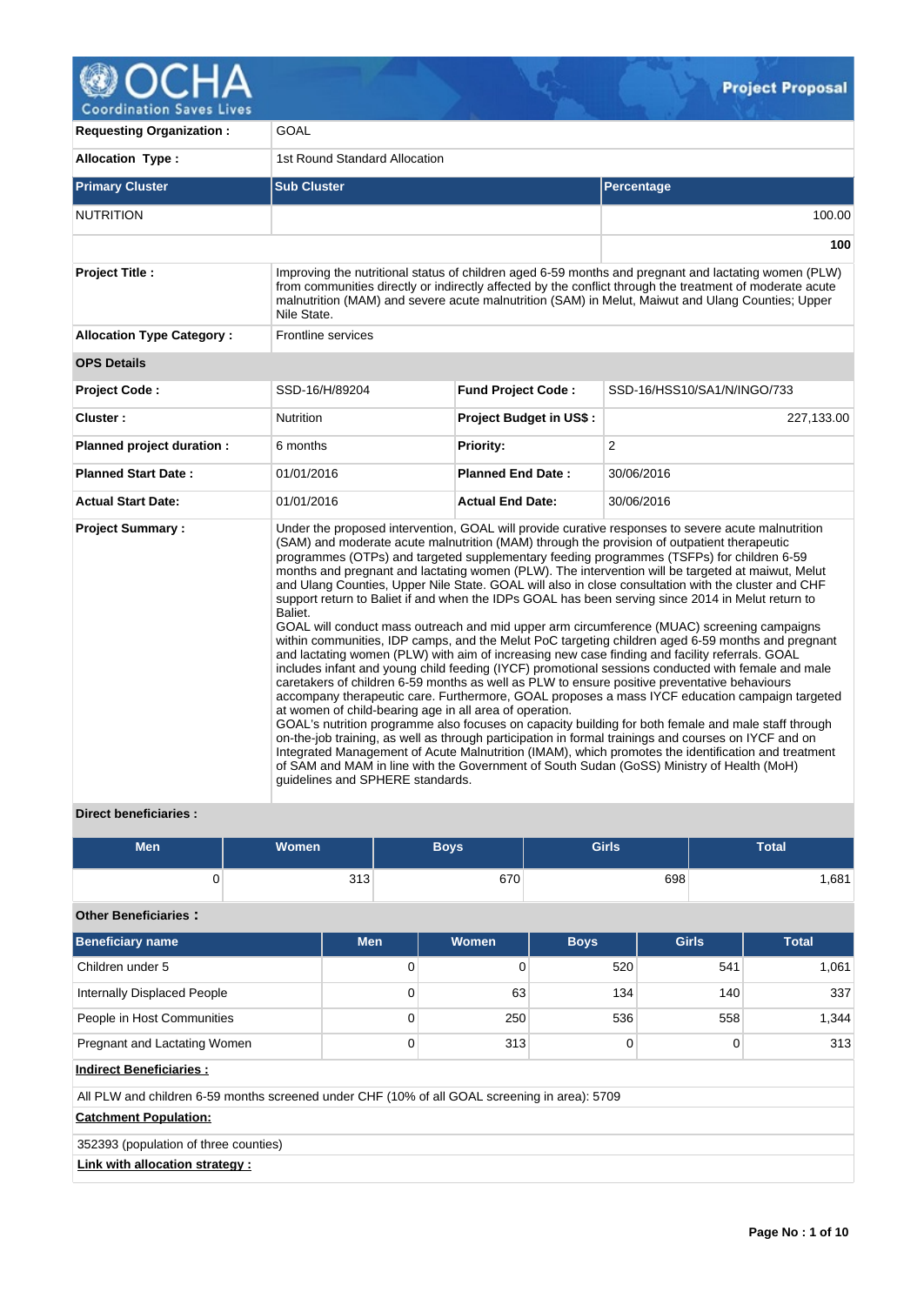GOAL is providing nutrition support in the areas of Upper Nile and with rates of GAM well above WHO standard and in conflict affected counties of Upper Nile State, in line with the cluster allocation strategy. In all target areas, GOAL is prioritizing the provision of supplies, the treatment of SAM and MAM and the provision of IYCF training in line with the allocation strategies prioritized activities. GOAL's nutrition programmes prioritize the safety and dignity of recipients, through providing timely and safe nutrition supplies to beneficiaries in accessible locations.

This intervention offers good value for money, as it links with health and FSL programmes, through utilization of health centres, crossover of staff and referral of discharges on to behavioural change programmes to ensure sustainability of results and to break the cycle of relapse and readmission into nutrition programmes.

# **Sub-Grants to Implementing Partners :**

| <b>Partner Name</b> | <b>Partner Type</b> | <b>Budget in US\$</b> |
|---------------------|---------------------|-----------------------|
|                     |                     |                       |

# **Other funding secured for the same project (to date) :**

| <b>Other Funding Source</b> | <b>Other Funding Amount</b> |
|-----------------------------|-----------------------------|
| <b>ECHO</b>                 | 94,840.00                   |
| <b>IAPF</b>                 | 367,458.00                  |
| <b>HPP</b>                  | 122,525.00                  |
| <b>OFDA</b>                 | 946,309.00                  |
|                             | 1,531,132.00                |

# **Organization focal point :**

| <b>Name</b>            | <b>Title</b>                                      | <b>Email</b>          | Phone      |
|------------------------|---------------------------------------------------|-----------------------|------------|
| Emma Cullen            | <b>Country Director</b>                           | ecullen@ss.goal.ie    | 0959462501 |
| Araman Musa            | <b>Nutrition Coordinator</b>                      | amusa@ss.goal.ie      | 0922027362 |
| Sarah Murphy           | <b>Programmes Support</b><br>Officer              | smurphy@ss.goal.ie    | 0927648656 |
| <b>Binyam Gatachew</b> | Senior Public Health<br>Coordinator               | bhailu@ss.goal.ie     | 0959462505 |
| Daniel Muhungura       | <b>Assistant Country Director</b><br>- Programmes | dmuhungura@ss.goal.ie | 0959462507 |

# **BACKGROUND**

# **1. Humanitarian context analysis**

South Sudan's current conflict has carried on, unabated, since 2013 with neither warring party keeping to the most recent peace agreements in August 2015. The impact on the economic and humanitarian situation has been catastrophic. Oil production has been greatly reduced and with falling global prices, government revenue has plummeted. The government have borrowed heavily to retain its networks of patronage and to continue the struggle for control for Greater Upper Nile. This borrowing has been unsupported by foreign exchange revenues and has led to a rapid depreciation of the SSP. The resulting inflation has served to worsen the humanitarian situation with many of the development gains made since the signing of the Comprehensive Peace Agreement (CPA) in 2005 now rapidly being eroded In the latest estimates from UN OCHA (Nov 2015), an estimated 1,660,141 people across South Sudan have been internally displaced. The combination of conflict driven displacement and of early and natural shocks has led to an estimated 4,600,000 people in need of humanitarian assistance (UNOCHA, Nov 2015)

Food insecurity levels in South Sudan have been consistently in a state of crisis or emergency, with the IPC currently classifying 34% of the population as severely food insecure, Maiwut, Ulang and Melut (Upper Nile State) are subject to perennially high levels of malnutrition, as a result of vastly insufficient local food production and the disruption of markets due to the breakdown of transport links both within South Sudan and internationally (Uganda and Kenya).

Upper Nile State has been the site of severe conflict, causing complete breakdown of supplies. The population of Baliet have been consistently displaced, with large numbers moving north to Melut. Both Maiwut and Ulang have also seen huge influxes of IDPs, straining the already fragile system. Harvests have been effected by unpredictable weather patterns and the breakdown of market supply lines into target areas, exacerbating critical levels of malnutrition.

#### **2. Needs assessment**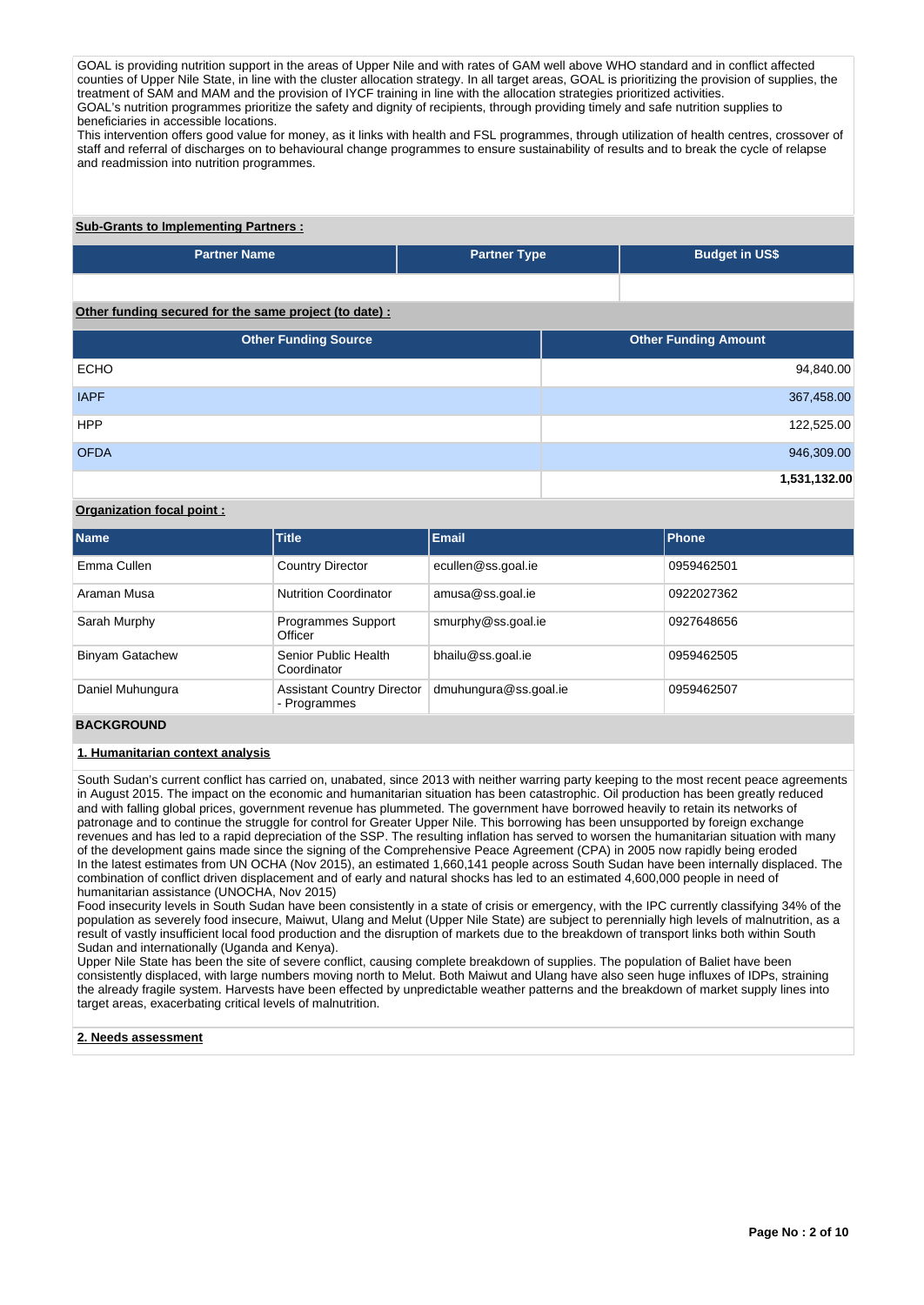The food security situation in South Sudan remains perilous as a result of the protracted conflict that has befallen South Sudan since December 2013. Despite the signing of a peace agreement in August, there are still high levels of displacement and insecurity. Continuous mass displacement has rendered households unable to save seeds and cultivate for the last two dry seasons. An unusually dry rainy season and historically high food prices compound the negative impacts of the protracted conflict on food security. The September 2015, IPC report provides bleak projections, with an 80% increase in the number of people in crisis or emergency levels in South Sudan compared to this time last year. Even the upcoming harvests will not be sufficient to navigate households out of food insecurity, with an estimated 2.4 million people remaining in crisis or emergency levels through to year's end, increasing to 2.6 million in the first quarter of 2016. Upper Nile State continues to be among the most severely affected regions both in terms of conflict and food insecurity. IPC classifications for August-September show Melut and Ulang in Phase 3 'crisis', and Maiwut in Phase 4 (Emergency). According to cluster reports 2015, Melut GAM rate is 17.6% and SAM rate is 4.1%, while Maiwut shows 19% GAM rate and 5.4% SAM. The Rapid SMART survey in Ulang 2015 reported a GAM rate of 15.3% and SAM of 2.6%. The projections for January-March 2016 continue to be bleak with Ulang and Maiwut in Phase 3, 'crisis', Baliet in Phase 4, 'emergency' and Melut downgraded to Phase 2 'stressed'. The interagency assessment done in Melut County estimates the number of IDPs as follows; Dethoma 1 and 2 are 20,552 individuals, the POC has 951, the KorAdar 8000 people, 304 individuals (Neur population staying next to school in Paloich), and Baliet 5500 individuals.

GOAL is supporting OTP and TSFP programs in Upper Nile state with donations in kind (DIK) from UNICEF and WFP respectively. The administrative, logistic and staff funding is from OFDA. The biggest challenge is the high cost of transporting the supplies to Upper Nile program since all program DIK supply received from UNICEF is flown to UNS locations. The increasing trend of SAM and MAM admissions as per NIS monthly reports is an indication of the deteriorating malnutrition situation in Melut, Maiwut, Baliet and Ulang. GOAL is therefore, appealing for consideration to secure CHF funding to be able to continue supporting the live saving intervention in Upper Nile State.

## **3. Description Of Beneficiaries**

GOAL assess beneficiaries for admittance into TSFP and OTP through MUAC screening, estimates 60% screening coverage of target areas, with Maternal MUAC Screening (MMS) ( household level screening) in Agok. TSFP target PLW and children 6-59 months presenting MAM at community and facility MUAC screening. All caregivers and mothers presenting children at screening are given IYCF training to encourage household level behaviour change. OTP targets children 6-59 months presenting SAM without medical complications at community and facility screening while SCs target children 6- 69 months presenting SAM with medical complications.

# **4. Grant Request Justification**

The high level of conflict and displacement has led to increased levels of malnutrition across GOAL's areas of intervention. Upper Nile State continues to be among the most severely affected regions both in terms of conflict and food insecurity. IPC classifications for August-September 2015 place Melut and Ulang in Phase 3 'crisis' phases and Maiwut in Phase 4 'emergency'. According to the cluster reports from 2015, the Melut GAM rate is 17.6% and SAM rate is 4.1% and Maiwut's GAM rate 19% and SAM 5.4%. GOAL's Rapid SMART survey in Ulang 2015 reported a GAM rate of 15.3% and SAM of 2.6%.

GOAL is in a prime position to strengthen the response to malnutrition, as the lead nutrition agency in Ulang, Melut and Maiwut, supporting OTP and TSFP across Upper Nile state with donations in kind (DIK) from UNICEF and WFP respectively. GOAL currently operates ten OTP and ten TSFP facilities as well as one stabilization centre out of health facilities in Ulang, located in health facilties in Ulang, Rup Board, Doma, Yomding, Kuich, Ying, Bimbim, Barmach, Nyangora and Ringyangm servicing the entire population of the county. In Melut, GOAL runs one OTP and one TSFP facility in Dethoma II and Kor Adar, servicing both host and IDP populations. In Maiwut, GOAL is running OTP and TSFP in Malek, Jekow, Jetome, Maiwut, Nyetok, Pagak, Pinthor, Turu, Uleng and Wunkiir.. Between January and December 2015, GOAL screened 90,575 children and 43862 PLW across the three programme areas. GOAL's TSFP programmes across Ulang, Melut and Maiwut treated 4879 children and 1741 PLW over the same period and had an 88% cure rate, while OTP in all three areas of operation treated 2,026 children and had a 90% cure rate, both cure rates well above SPHERE standards. In 2016, GOAL will be strengthening and expanding these services in order to achieve larger nutrition coverage in all areas of operation.

Baliet will also be supported by GOAL, in case of return, in close coordination with Nutrition cluster, the Baliet commissioner has returned and is encouraging the IDPs in Melut to do the same. GOAL employ an integrated approach to nutrition, drawing on health and FSL programmes in the area to maximize value for money and sustainability. GOAL feeds discharges from TSFP into food security programmes that increase vulnerable HHs access to increased food sources and diet diversity, thus reducing the currently existing pattern of discharge, relapse, and readmission into nutrition programmes. In this way, GOAL intends, with the support of this grant, to lift target populations out of malnutrition.

GOAL's administrative, logistic and staff funding is from OFDA. The biggest challenge is the high cost of transporting the supplies to Upper Nile program since all program DIK supply received from UNICEF is flown to UNS locations. The increasing trend of SAM and MAM admissions as per NIS monthly reports is an indication of the deteriorating malnutrition situation in Melut, Maiwut and Ulang. GOAL is therefore, appealing for consideration to secure CHF funding to be able to continue supporting the live saving intervention in Upper Nile State.

## **5. Complementarity**

GOAL is providing integrated preventative and treatment based health services. Health, FSL, nutrition and WASH needs of the IDPs and host communities where GOAL is working are addressed in an integrated manner through links to OTP and TSFP, hygiene and clean water programmes and food security, thereby ensuring that there is complementarity of its different sectors in field locations.

# **LOGICAL FRAMEWORK**

## **Overall project objective**

To improve the nutritional status of children 0-59 months and PLWs of communities affected directly or indirectly by conflict through the treatment of MAM and SAM and the provision of IYCF promotion in Maiwut, Melut and Ulang Counties, Upper Nile State.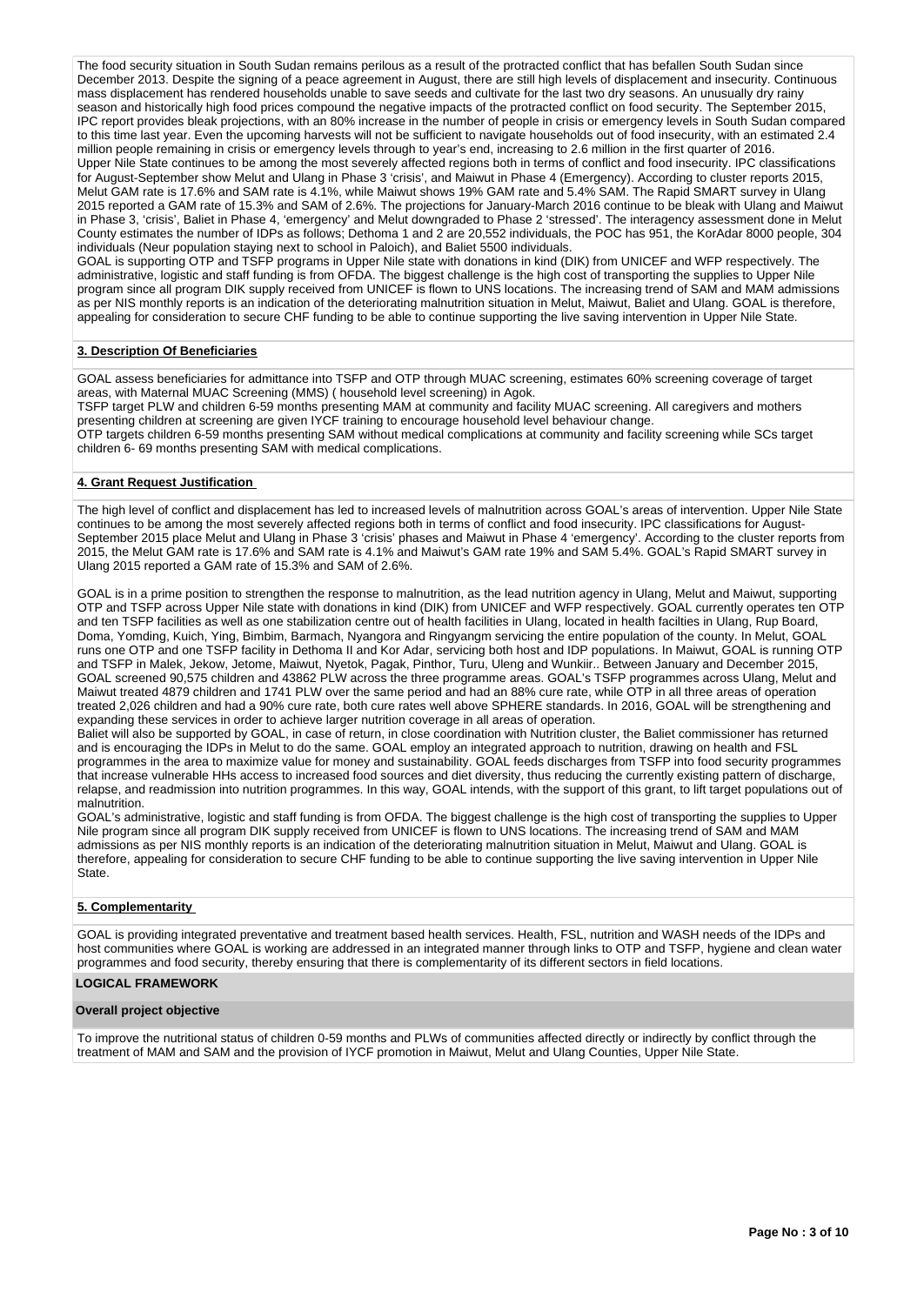| <b>Cluster objectives</b>                                                                                                      | <b>Strategic Response Plan (SRP) objectives</b>                                                                   | <b>Percentage of activities</b> |
|--------------------------------------------------------------------------------------------------------------------------------|-------------------------------------------------------------------------------------------------------------------|---------------------------------|
| CO1: Deliver quality lifesaving management<br>of acute malnutrition for the most vulnerable<br>and at risk                     | HRP 2016 SO1: Save lives and alleviate<br>suffering through safe access to services and<br>resources with dignity | 63                              |
| CO3: Ensure enhanced needs analysis of<br>nutrition situation and robust monitoring and<br>effective coordination of responses | HRP 2016 SO2: Ensure communities are<br>protected, capable and prepared to cope with<br>significant threats       | 27                              |
| CO2: Increased access to integrated<br>programmes preventing under-nutrition for<br>the most vulnerable and at risk            | HRP 2016 SO1: Save lives and alleviate<br>suffering through safe access to services and<br>resources with dianity | 10                              |

**Contribution to Cluster/Sector Objectives :** GOAL will contribute to the cluster objective 1, 'Deliver quality lifesaving management of acute malnutrition for the most vulnerable and at risk' through increasing the quality and quantity of screening, OTP and TSFP services and defaulter tracing across all areas of intervention, as well as access to stabilisation centres which provide lifesaving management of severe acute malnutrition presenting health issues.

GOAL meets objective 2 'Increased access to integrated programmes preventing under nutrition for the most vulnerable and at risk' through both start up and scale up of programmes as well as increased screening through static and outreach programmes, intending 60% coverage of all programme sites

GOAL will meet cluster objective 3, 'Ensure enhanced needs analysis of nutrition situation and robust monitoring and effective coordination of response' through extensive monitoring and assessment of nutrition status in areas of operation and regular feedback to the cluster on findings on a monthly basis through the NIS.

## **Outcome 1**

To strengthen and sustain the management of malnutrition in health facilities that are affected by conflict and areas with high burden of malnutrition

#### **Output 1.1**

#### **Description**

Strengthen OTP services to prevent the further depreciation of vulnerable children into severe acute malnutrition.

#### **Assumptions & Risks**

Assumptions

-The announcement of an increase in the number of states from 10 to 28 will not fundamentally impact the structure of the MoH or CHD -Commodity prices will continue to rise as inflation increases and markets remain dysfunctional.

-GOAL teams are able to operate from designated bases.

-GOAL will continue to maintain favorable working relationships with the authorities in the delivery of its program.

-Major staffing disputes and/or strike action is avoided through negotiation and consultation.

-In UNS, air travel will be unpredictable in the rainy season due to once-weekly flights and reliance on dirt airstrips

-GOAL will continue to operate in both government and opposition held areas

#### Risks

-In Agok, tensions could become violent and threaten GOAL's areas of operation

-Insecurity may cause short-term evacuations of staff, particularly in UNS

-Disruption to supply lines may cause interruption to nutrition services

-Renewed fighting in operational areas or neighboring States could cause influx of IDPs and increase demand for services

-Road transport will become increasingly difficult, both due to the annual weather patterns and growing insecurity.

## **Activities**

**Activity 1.1.1** 

Ensure uninterrupted supply of therapeutic food supplies for each county through quantification and transportation.

#### **Activity 1.1.2**

Ensure appropriate integration between IMNCI, Health and nutrition in each OTP centre, through combined training for staff.

## **Activity 1.1.3**

Conduct regular and active case screening in health facilities, communities and outreach location to increase identification of SAM and MAM in all areas of operation

## **Activity 1.1.4**

Strengthen defaulter tracing and appropriate referral in the continuum of nutritional care

## **Activity 1.1.5**

Ensure availability at all health facilities of job aids, guidelines and protocols used for the management of sever acute malnutrition

## **Activity 1.1.6**

Strengthen outpatient therapeutic programmes in 20 facilities in all programme areas

# **Indicators**

|                 |                  |                                                                                 |            | <b>End cycle beneficiaries</b> |     |     |     |  |  |
|-----------------|------------------|---------------------------------------------------------------------------------|------------|--------------------------------|-----|-----|-----|--|--|
| Code            | <b>Cluster</b>   | <b>Indicator</b>                                                                | <b>Men</b> | Women   Boys   Girls   Target  |     |     |     |  |  |
| Indicator 1.1.1 | <b>NUTRITION</b> | Frontline services # of children (under-5) admitted<br>for the treatment of SAM |            |                                | 243 | 252 | 495 |  |  |

**Means of Verification :** NIS monthly reports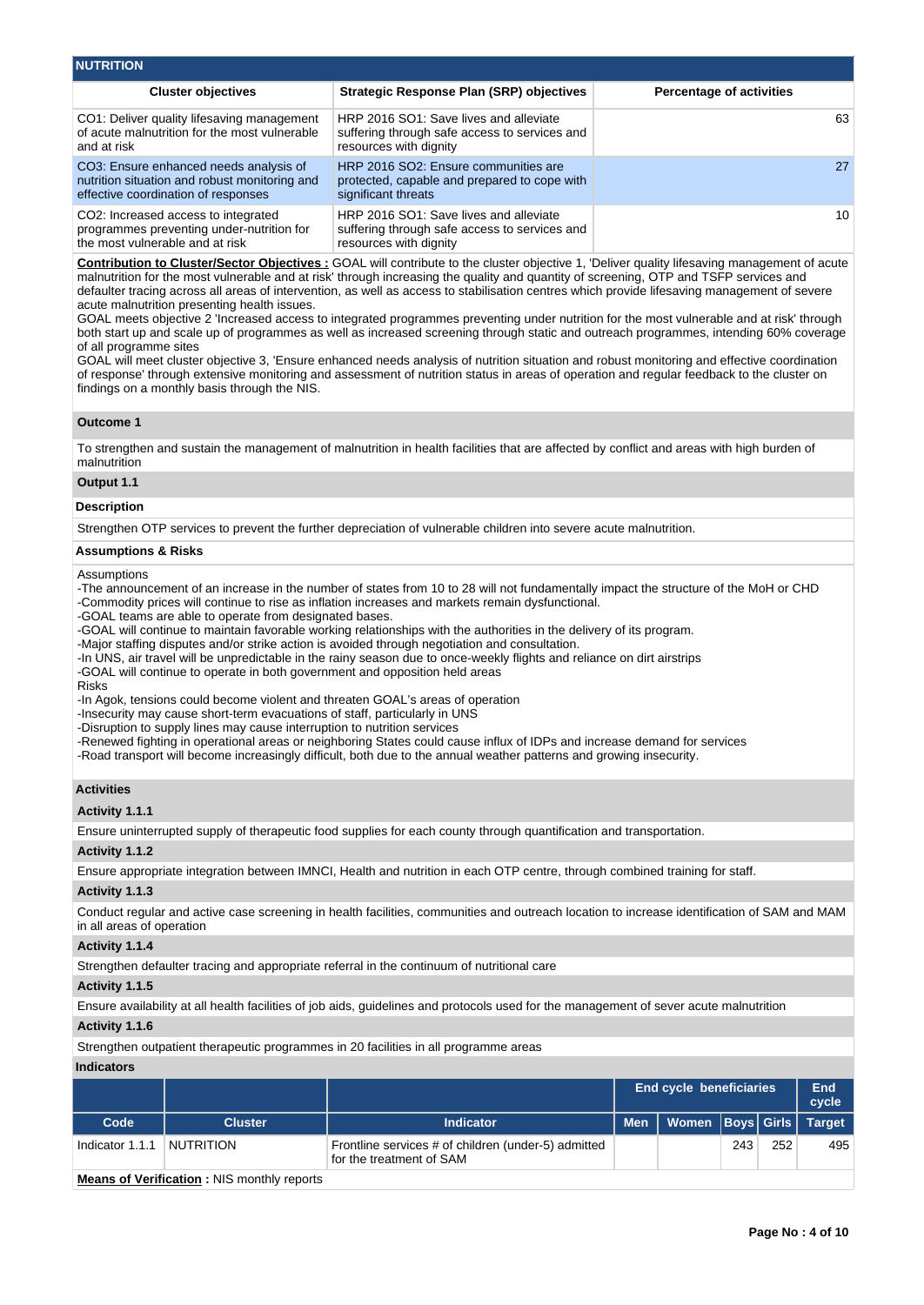| Indicator 1.1.2     | <b>NUTRITION</b>                                                                                                                                                                                   | Frontline services # of nutrition sites - No of OTP<br>sites (new and existing)                                                                                                                                                                                                |            |                                |             |              | 20            |
|---------------------|----------------------------------------------------------------------------------------------------------------------------------------------------------------------------------------------------|--------------------------------------------------------------------------------------------------------------------------------------------------------------------------------------------------------------------------------------------------------------------------------|------------|--------------------------------|-------------|--------------|---------------|
|                     | <b>Means of Verification : GOAL Nutrition Database</b>                                                                                                                                             |                                                                                                                                                                                                                                                                                |            |                                |             |              |               |
| Indicator 1.1.3     | <b>NUTRITION</b>                                                                                                                                                                                   | Frontline services # of nutrition sites - No of<br>stabilisation centres supported (new and existing)                                                                                                                                                                          |            |                                |             |              | 3             |
|                     | <b>Means of Verification: GOAL Nutrition Database</b>                                                                                                                                              |                                                                                                                                                                                                                                                                                |            |                                |             |              |               |
| Indicator 1.1.4     | <b>NUTRITION</b>                                                                                                                                                                                   | Frontline services # of children screened in the<br>community                                                                                                                                                                                                                  |            |                                | 587         | 611          | 1,198         |
|                     | <b>Means of Verification: NIS Monthly Reports</b>                                                                                                                                                  |                                                                                                                                                                                                                                                                                |            |                                |             |              |               |
| Indicator 1.1.5     | <b>NUTRITION</b>                                                                                                                                                                                   | Quality of SAM program - Overall SAM program<br>cure rate (SPHERE standards)                                                                                                                                                                                                   |            |                                |             |              | 75            |
|                     |                                                                                                                                                                                                    | <b>Means of Verification:</b> NIS monthly report. Target measured as percentage                                                                                                                                                                                                |            |                                |             |              |               |
| Indicator 1.1.6     | <b>NUTRITION</b>                                                                                                                                                                                   | Quality of SAM program - Overall SAM program<br>death rate (SPHERE standards)                                                                                                                                                                                                  |            |                                |             |              | 3             |
|                     |                                                                                                                                                                                                    | <b>Means of Verification:</b> NIS monthly report. Target measured as percentage                                                                                                                                                                                                |            |                                |             |              |               |
| Indicator 1.1.7     | <b>NUTRITION</b>                                                                                                                                                                                   | Quality of SAM program - Overall SAM program<br>default rate (SPHERE standards)                                                                                                                                                                                                |            |                                |             |              | 15            |
|                     |                                                                                                                                                                                                    | <b>Means of Verification:</b> NIS monthly report. Target measured as percentage                                                                                                                                                                                                |            |                                |             |              |               |
| Output 1.2          |                                                                                                                                                                                                    |                                                                                                                                                                                                                                                                                |            |                                |             |              |               |
| Description         |                                                                                                                                                                                                    |                                                                                                                                                                                                                                                                                |            |                                |             |              |               |
|                     |                                                                                                                                                                                                    |                                                                                                                                                                                                                                                                                |            |                                |             |              |               |
|                     |                                                                                                                                                                                                    | Improve MAM service provision in programme areas for PLW and children 6-59 months                                                                                                                                                                                              |            |                                |             |              |               |
| Assumptions & Risks |                                                                                                                                                                                                    |                                                                                                                                                                                                                                                                                |            |                                |             |              |               |
| <b>Risks</b>        | -Community take up of new TSFP facilities in Agok.<br>-Agreement with WFP may take longer than anticipated to finalize<br>-Disruption to supply lines may cause interruption to nutrition services | -In Agok, the conflict between the Misseriya and Dinka Ngok will continue. Population will increase in Agok and south of the river Kirr during<br>the dry season. The border disputes between South Sudan and Sudan will remain. No political solution on AAA will be reached. |            |                                |             |              |               |
| <b>Activities</b>   |                                                                                                                                                                                                    |                                                                                                                                                                                                                                                                                |            |                                |             |              |               |
| Activity 1.2.5      |                                                                                                                                                                                                    |                                                                                                                                                                                                                                                                                |            |                                |             |              |               |
|                     |                                                                                                                                                                                                    | Strengthen outreach and health facility level nutrition screening in all programme areas                                                                                                                                                                                       |            |                                |             |              |               |
| Activity 1.2.1      |                                                                                                                                                                                                    |                                                                                                                                                                                                                                                                                |            |                                |             |              |               |
|                     |                                                                                                                                                                                                    | Support the transportation of TSFP supplies from GOAL field warehouse to respective health facilities                                                                                                                                                                          |            |                                |             |              |               |
| Activity 1.2.2      |                                                                                                                                                                                                    |                                                                                                                                                                                                                                                                                |            |                                |             |              |               |
|                     |                                                                                                                                                                                                    | Ensure medical screening and treatment of MAM cases in all nutrition centers                                                                                                                                                                                                   |            |                                |             |              |               |
| Activity 1.2.3      |                                                                                                                                                                                                    |                                                                                                                                                                                                                                                                                |            |                                |             |              |               |
|                     | Preposition nutrition supplies during the dry seasons                                                                                                                                              |                                                                                                                                                                                                                                                                                |            |                                |             |              |               |
| Activity 1.2.4      |                                                                                                                                                                                                    |                                                                                                                                                                                                                                                                                |            |                                |             |              |               |
|                     | Mobilize the community to increase awareness of TSFP                                                                                                                                               |                                                                                                                                                                                                                                                                                |            |                                |             |              |               |
| <b>Indicators</b>   |                                                                                                                                                                                                    |                                                                                                                                                                                                                                                                                |            |                                |             |              |               |
|                     |                                                                                                                                                                                                    |                                                                                                                                                                                                                                                                                |            | <b>End cycle beneficiaries</b> |             |              | End<br>cycle  |
| Code                | <b>Cluster</b>                                                                                                                                                                                     | <b>Indicator</b>                                                                                                                                                                                                                                                               | <b>Men</b> | Women                          | <b>Boys</b> | <b>Girls</b> | <b>Target</b> |
| Indicator 1.2.1     | <b>NUTRITION</b>                                                                                                                                                                                   | Frontline services # Children (under-5) admitted<br>for the treatment of Moderate Acute Malnutrition<br>(MAM)                                                                                                                                                                  |            |                                | 404         | 420          | 824           |
|                     | <b>Means of Verification:</b> NIS monthly reports                                                                                                                                                  |                                                                                                                                                                                                                                                                                |            |                                |             |              |               |
| Indicator 1.2.2     | <b>NUTRITION</b>                                                                                                                                                                                   | # of pregnant and Lactating Women (PLWs)<br>admitted for the treatment of MAM                                                                                                                                                                                                  |            |                                |             |              | 313           |
|                     | <b>Means of Verification: NIS Monthly Report</b>                                                                                                                                                   |                                                                                                                                                                                                                                                                                |            |                                |             |              |               |
| Indicator 1.2.3     | <b>NUTRITION</b>                                                                                                                                                                                   | Quality of MAM program - Overall MAM program<br>cure rate (SPHERE standards)                                                                                                                                                                                                   |            |                                |             |              | 75            |
|                     |                                                                                                                                                                                                    | Means of Verification: NIS monthly Report. Target measured as percentage                                                                                                                                                                                                       |            |                                |             |              |               |
| Indicator 1.2.4     | <b>NUTRITION</b>                                                                                                                                                                                   | Quality of MAM program - Overall MAM program<br>death rate (SPHERE standards)                                                                                                                                                                                                  |            |                                |             |              | 3             |
|                     |                                                                                                                                                                                                    | <b>Means of Verification</b> : NIS monthly report. Target measured as percentage                                                                                                                                                                                               |            |                                |             |              |               |
| Indicator 1.2.5     | <b>NUTRITION</b>                                                                                                                                                                                   | Quality of MAM program - Overall MAM program<br>default rate (SPHERE standards)                                                                                                                                                                                                |            |                                |             |              | 15            |
|                     |                                                                                                                                                                                                    | <b>Means of Verification</b> : NIS monthly report. Target measured as percentage                                                                                                                                                                                               |            |                                |             |              |               |
| Output 1.3          |                                                                                                                                                                                                    |                                                                                                                                                                                                                                                                                |            |                                |             |              |               |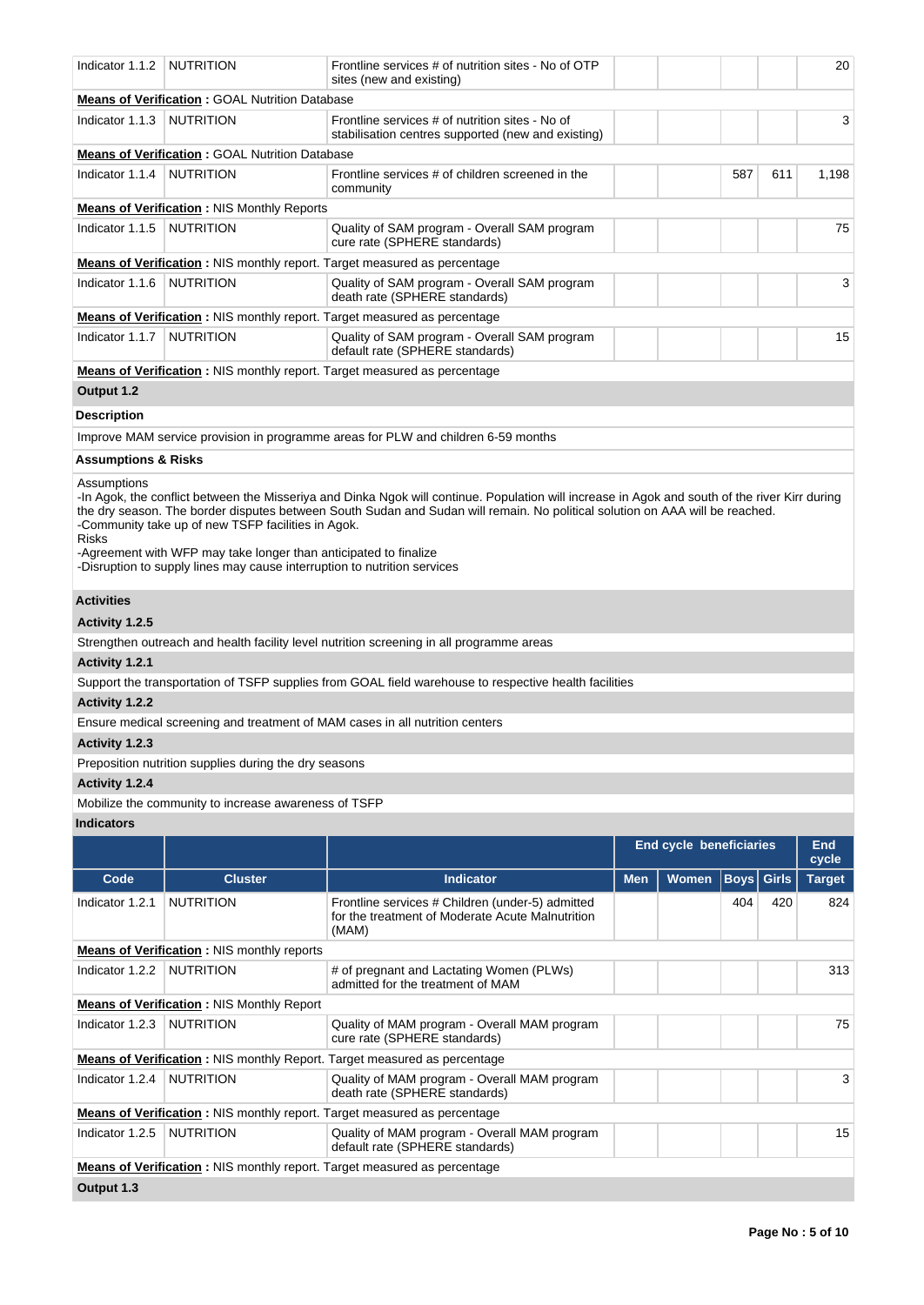# **Description**

Strengthen humanitarian response through need assessment, coordination, monitoring and reporting

# **Assumptions & Risks**

## Assumptions

-That proper access can be gained to all programme sites for data collection -That beneficiaries will continue to agree to participate in GOAL surveys. Risks

-In Agok, tensions may become violent and threaten GOAL's areas of operation -Insecurity may cause short-term evacuations of staff, particularly in UNS

## **Activities**

**Activity 1.3.1** 

Conduct nutrition need assessments in GOAL operational areas through SMART surveys

# **Activity 1.3.2**

Conduct routine nutrition surveillance analysis

## **Activity 1.3.3**

Ensure appropriate coordination of nutrition responses in each county through the creation of coordination forums

# **Indicators**

|                            |                                                                |                                                                   | End cycle beneficiaries |              |  |                   |               |  |
|----------------------------|----------------------------------------------------------------|-------------------------------------------------------------------|-------------------------|--------------|--|-------------------|---------------|--|
| Code                       | <b>Cluster</b>                                                 | <b>Indicator</b>                                                  | <b>Men</b>              | <b>Women</b> |  | <b>Boys Girls</b> | <b>Target</b> |  |
| Indicator 1.3.1            | NUTRITION                                                      | Frontline services # of SMART surveys<br>undertaken - Pre-harvest |                         |              |  |                   |               |  |
|                            | <b>Means of Verification: Nutrition SMART and MICS surveys</b> |                                                                   |                         |              |  |                   |               |  |
| Indicator 1.3.2            | NUTRITION                                                      | Frontline services # SMART surveys undertaken -<br>Post-harvest   |                         |              |  |                   | $\mathcal{P}$ |  |
|                            | <b>Means of Verification: Nutrition SMART and MICS surveys</b> |                                                                   |                         |              |  |                   |               |  |
| <b>Additional Targets:</b> |                                                                |                                                                   |                         |              |  |                   |               |  |

# **M & R**

# **Monitoring & Reporting plan**

GOAL South Sudan currently employs a full time expatriate Monitoring, Evaluation, Accountability and Learning (MEAL) Coordinator responsible for managing all MEAL activities across all GOAL operational areas, supported by an extensive MEAL team including two MEAL Officiers, an Assistant MEAL Officer and a Survey and Assessments Advisor. These are supported by a Global MEAL Advisor, based in GOAL offices, Dublin, Ireland.

For nutrition, GOAL utilizes the Nutrition Information System (NIS). reporting monthly to the cluster on numbers screened and admitted to TSFP and OTP, as well as against Sphere standards. This is done at all nutrition facilities and analysed on a monthly and quarterly basis. All nutrition facilities submit weekly progress reports to Juba based Nutrition coordinator, in order to monitor progress against targets.

# **Workplan**

| <b>Activity description</b>                                                                                                                                                                 | Year |                |         |                           |                                              |                |                         |  |  |  |
|---------------------------------------------------------------------------------------------------------------------------------------------------------------------------------------------|------|----------------|---------|---------------------------|----------------------------------------------|----------------|-------------------------|--|--|--|
| Activity 1.1.1: Ensure uninterrupted supply of therapeutic food supplies for each<br>county through quantification and transportation.                                                      | 2016 |                | $X$ $X$ | $\mathsf{X}$              | $ X $ $ X $                                  |                | ΙX                      |  |  |  |
| Activity 1.1.2: Ensure appropriate integration between IMNCI, Health and nutrition<br>in each OTP centre, through combined training for staff.                                              | 2016 | $\times$       | IX.     | $X$ $X$                   |                                              | $\mathsf{X}$   | $\overline{\mathsf{x}}$ |  |  |  |
| Activity 1.1.3: Conduct regular and active case screening in health facilities,<br>communities and outreach location to increase identification of SAM and MAM in<br>all areas of operation | 2016 |                |         |                           | $x \times x \times x$                        |                | <sup>X</sup>            |  |  |  |
| Activity 1.1.4: Strengthen defaulter tracing and appropriate referral in the<br>continuum of nutritional care                                                                               | 2016 |                |         |                           | $x \mid x \mid x \mid x \mid x$              |                | <sup>X</sup>            |  |  |  |
| Activity 1.1.5: Ensure availability at all health facilities of job aids, quidelines and<br>protocols used for the management of sever acute malnutrition                                   | 2016 |                |         |                           | $\times$ $\times$ $\times$ $\times$ $\times$ |                | $\mathsf{x}$            |  |  |  |
| Activity 1.1.6: Strengthen outpatient therapeutic programmes in 20 facilities in all<br>programme areas                                                                                     | 2016 | $\times$       | IX.     | $\mathsf{X}$              | $\mathsf{X}$                                 | <b>X</b>       | X                       |  |  |  |
| Activity 1.2.1: Support the transportation of TSFP supplies from GOAL field<br>warehouse to respective health facilities                                                                    | 2016 | X.             | IX.     | $\mathsf{X}$ $\mathsf{X}$ |                                              | $\mathsf{X}$   | $\overline{\mathsf{x}}$ |  |  |  |
| Activity 1.2.2: Ensure medical screening and treatment of MAM cases in all<br>nutrition centers                                                                                             | 2016 | $\times$       | IX.     | $\mathsf{X}$              | $\overline{X}$                               | $\mathsf{X}$   | $\mathsf{x}$            |  |  |  |
| Activity 1.2.3: Preposition nutrition supplies during the dry seasons                                                                                                                       | 2016 | $\mathsf{X}^-$ | IX.     | $\mathsf{X}$              | $\overline{X}$                               | $\overline{X}$ |                         |  |  |  |
| Activity 1.2.4: Mobilize the community to increase awareness of TSFP                                                                                                                        | 2016 | $\times$       | lx.     | $\mathsf{X}$              | $\mathsf{X}$                                 | $\mathsf{X}$   | $\mathsf{x}$            |  |  |  |
| Activity 1.2.5: Strengthen outreach and health facility level nutrition screening in all<br>programme areas                                                                                 | 2016 | <b>X</b>       | lx.     | $\mathsf{X}$              | $\mathsf{X}$                                 | $\mathsf{X}$   | $\mathsf{x}$            |  |  |  |
| Activity 1.3.1: Conduct nutrition need assessments in GOAL operational areas<br>through SMART surveys                                                                                       | 2016 |                |         | X                         |                                              |                |                         |  |  |  |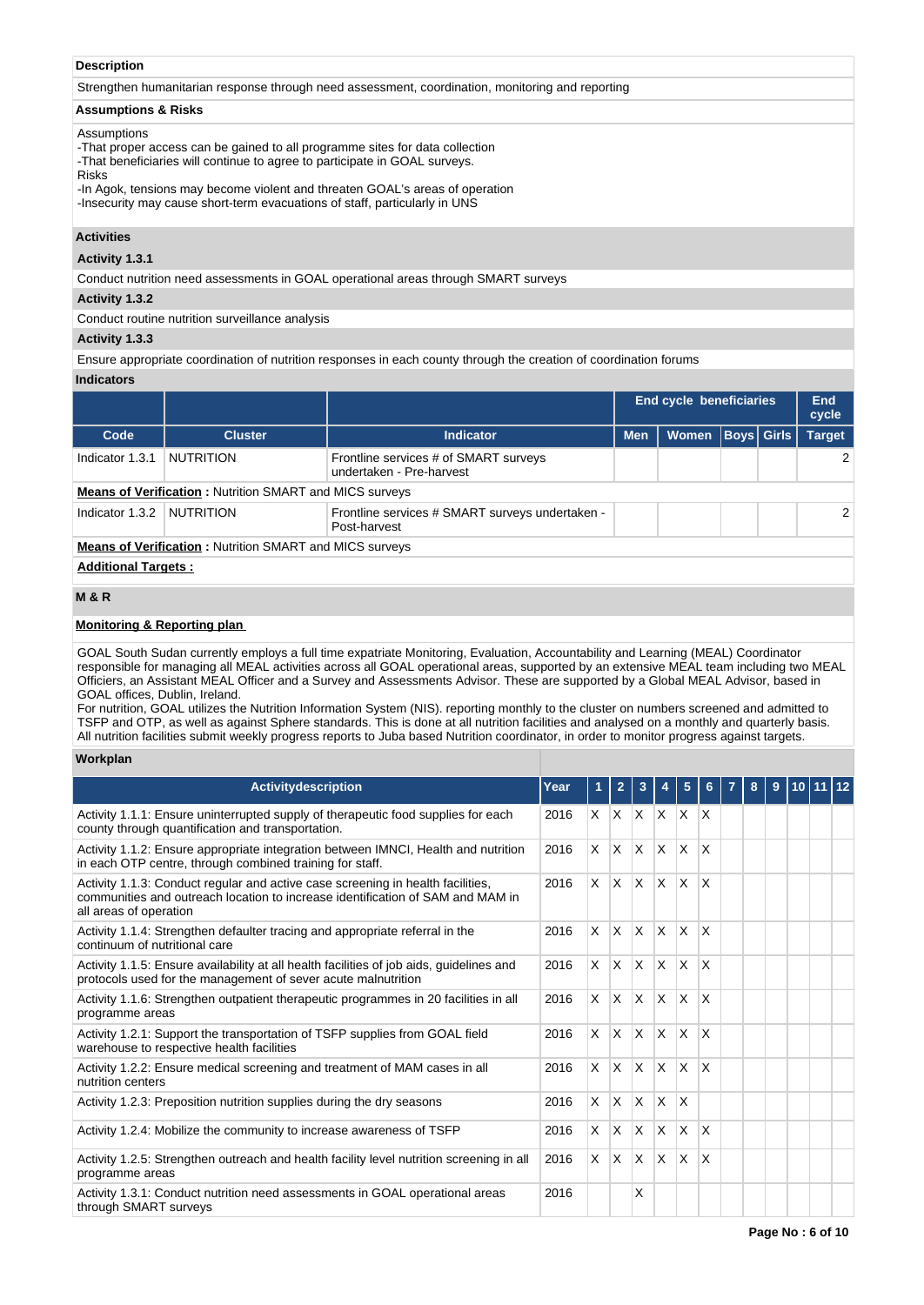| Activity 1.3.2: Conduct routine nutrition surveillance analysis                                                                      | 2016 XXXXXXX  |  |  |  |  |  |  |
|--------------------------------------------------------------------------------------------------------------------------------------|---------------|--|--|--|--|--|--|
| Activity 1.3.3: Ensure appropriate coordination of nutrition responses in each<br>county through the creation of coordination forums | 2016 XXXXXXXX |  |  |  |  |  |  |

## **OTHER INFO**

# **Accountability to Affected Populations**

Once funding has been secured for this intervention, GOAL will organize consultations with the local RRC, Payam Administrators and Community Leaders outlining the aims, objectives, activities, expected results, funding level and beneficiary selection criteria for each intervention. The feedback from these consultations will be discussed at the annual programme conference and used to inform programme planning.

Each health facility has a Boma Health Committee (BHC) in place which is comprised of community leaders and representatives. Through this committee. SCs, OTPs and TSFPs are integrated into GOAL's health facilities and these beneficiaries also provide feedback to the BHCs.

Beneficiaries will be reached through community meetings and segregated focus groups for men and women to identify individual needs. Community identification of malnutrition is prioritized in Maiwut, with mothers and caregivers in CSC targeted households trained in MUAC screening and given MUAC tapes to allow earlier detection and mitigation against malnutrition. This allows nutrition screening occur regularly within the household and to continue without GOAL support. The training and provision of equipment gives mothers greater knowledge and control over screening of their children and admission to OTP/ TSFP programs.

## **Implementation Plan**

As part of this project, GOAL will ensure the nutrition facilities are maintained for community use for OTP and TSFP services for children 6- 59 months and PLW covering 60% of catchment areas. Staff training and capacity building will be given utmost priority on a regular basis. In addition GOAL will conduct training to ensure knowledge retention. GOAL will increase transport links to field sites to ensure adequate prepositioning of supplies and uninterrupted treatment of SAM and MAM at programme sites.

GOAL will continue with the recruitment and deployment of Community Health and Nutrition Promoters (CHNP's) who are responsible for in the conduct of community mobilization, health education, defaulter tracing, and provision of IYCF education to the targeted beneficiaries. On top of this, the TSFP and OTP nurses working in the facility will provide health education targeting IYCF and positive health practices to caretakers and mothers.

Gender and ethnicity issues will be addressed through focus group discussions and regular consultation with community leaders. GOAL will be engaging the Boma Health Committee network for further quality improvement which will include complaint mechanism from community for services and also joint monitoring and supervision; GOAL will encourage the community to organize regular meetings with community on service delivery, M&E and will gather the feedback for quality improvement.

GOAL will maintain the Nutrition Information System (NIS) developed by the nutrition cluster and will use this system for data entry and analysis with the data shared with the Cluster on a monthly basis.

## **Coordination with other Organizations in project area**

**Name of the organization Areas/activities of collaboration and rationale** 

# **Environment Marker Of The Project**

A+: Neutral Impact on environment with mitigation or enhancement

## **Gender Marker Of The Project**

2a-The project is designed to contribute significantly to gender equality

## **Justify Chosen Gender Marker Code**

Recognizing their particular susceptibility to poverty and malnutrition, GOAL includes PLW into all TSFPs. As women are the primary caregivers in South Sudan, IYCF training targets mothers of children 0-59 months to ensure behavioural change within households.

## **Protection Mainstreaming**

GOAL has a global protection mainstreaming policy that is implemented at head office and field sites in GOAL South Sudan. All staff in the field sites have received training in protection, and each site has designated a child protection focal point who is responsible for conducting continuous refresher trainings for the staff. At field level GOAL partners with organizations whose programming is wholly protection focused on children's rights and protection to ensure that beneficiary protection needs are properly addressed. The Juba-based Country Child Protection focal person provides remote support to field focal points to ensure that appropriate channels of referral are used.

#### **Country Specific Information**

## **Safety and Security**

The security situation in South Sudan in the context of humanitarian operations has vastly changed since December 2013. Currently, the circle of violence seems to slow its pace in known conflict areas, yet with violence emerging in new, previously peaceful regions. After signing peace deal at the end of August 2015 between the Government and the Opposition, the lasting and sustainable peace process is very much hoped for. Since 2013 the country has experienced waves of active military conflict that has exasperated existing tensions resulting from militia attacks, violent crime, ethnic divisions, cattle raidings, power struggles, humanitarian need, and an endemic lack of infrastructure. Some areas of South Sudan have been affected more than others. GOAL operates in three geographic zones, and the security constraints to its programming therefore differ.

In Upper Nile State, large areas that GOAL operate in are under Opposition control. In Ulang tensions between the populations are usually limited to clan fighting or court cases. From February to June, pastoralists from Jongelei State move from the areas of Waat and Lankien with their cattle to graze on the western side of the Sobat in Ulang Counties. This causes extra pressure on limited resources and increases tensions within Ulang. There is poor discipline amongst most soldiers in South Sudan, and there is a threat that some will take opportunities from INGOs, from carjacking to accidental ambush.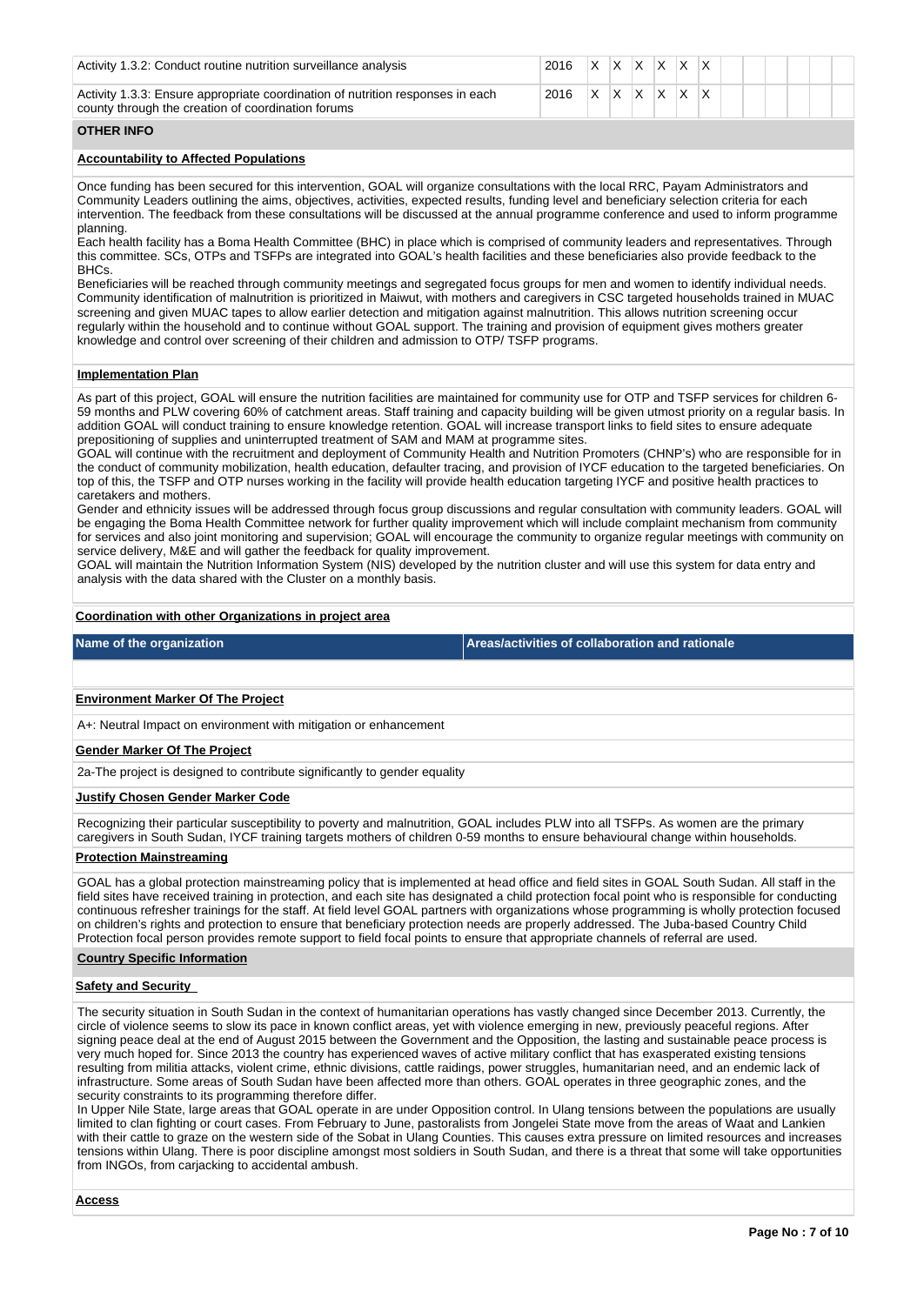Access to populations in the conflict-affected Upper Nile State continues to be temperamental, with periods of insecurity restricting access. Aside from Melut, which is served by Paloich Airport, all of GOAL's field sites rely on dirt airstrips for transport of staff and cargo on fixedwing aircraft

**BUDGET**

| Code             | <b>Budget Line Description</b>                                                                                                                                             |   | $D/S$ Quantity | Unit                  | <b>Duration</b>       | $\frac{9}{6}$     | <b>Total Cost</b> |  |
|------------------|----------------------------------------------------------------------------------------------------------------------------------------------------------------------------|---|----------------|-----------------------|-----------------------|-------------------|-------------------|--|
|                  |                                                                                                                                                                            |   |                | cost                  | <b>Recurran</b><br>ce | charged<br>to CHF |                   |  |
|                  | <b>Staff and Other Personnel Costs</b>                                                                                                                                     |   |                |                       |                       |                   |                   |  |
| 1.1              | Field direct staff                                                                                                                                                         | D |                | 23 575.4<br>5         | 6                     | 46.00             | 36,529.57         |  |
|                  | <b>National and Reloctable</b>                                                                                                                                             |   |                |                       |                       |                   |                   |  |
| 1.2              | Field support staff                                                                                                                                                        | D | 39             | 486.7<br>0            | 6                     | 18.00             | 20,499.80         |  |
|                  | National and Relocatable                                                                                                                                                   |   |                |                       |                       |                   |                   |  |
| 1.3              | Juba support staff                                                                                                                                                         | S |                | 36 941.4<br>0         | 6                     | 3.00              | 6,100.27          |  |
|                  | National and Relocatable                                                                                                                                                   |   |                |                       |                       |                   |                   |  |
| 1.4              | <b>Field International Staff</b>                                                                                                                                           | D |                | 10 5,870<br>.59       | 6                     | 8.00              | 28,178.83         |  |
|                  | International Staff who are directly implementing at the field level (Upper Nile and Agok)                                                                                 |   |                |                       |                       |                   |                   |  |
| 1.5              | Juba International Staff                                                                                                                                                   | s |                | 22 6,727<br>.34       | 6                     | 3.00              | 26,640.27         |  |
|                  | Juba international staff who are providing technical support to the nutrition programs                                                                                     |   |                |                       |                       |                   |                   |  |
| 1.6              | Juba Direct Staff National and Relocatable                                                                                                                                 | D |                | $2 \mid 4,425$<br>.37 | 6                     | 4.00              | 2,124.18          |  |
|                  | The National and relocatable staff based in Juba offering direct support to the program.                                                                                   |   |                |                       |                       |                   |                   |  |
|                  | <b>Section Total</b>                                                                                                                                                       |   |                |                       |                       |                   | 120,072.92        |  |
|                  | <b>Supplies, Commodities, Materials</b>                                                                                                                                    |   |                |                       |                       |                   |                   |  |
| 2.1              | Nutrition supplies and stationary                                                                                                                                          | D | 29050          | 0.08                  | 6                     | 100.00            | 13,944.00         |  |
|                  | The procurement of nutrition supplies and stationary for Ulang, Melut and Agok                                                                                             |   |                |                       |                       |                   |                   |  |
| $2.2\phantom{0}$ | <b>OTP Programme Costs</b>                                                                                                                                                 | D | 97             | 4.76                  | 6                     | 100.00            | 2,770.32          |  |
|                  | Cost that will be incurred during routine running of the OTP activities in the three areas of Agok, Melut and Ulang                                                        |   |                |                       |                       |                   |                   |  |
| 2.3              | Nutrition outreach and community                                                                                                                                           | D |                | $9 \mid 146.6$<br>7   | 3                     | 100.00            | 3,960.09          |  |
|                  | The direct expenses for facilitating nutrition outreach in community mobilization and sensitization on to promote uptake of<br>nutrition services in Ulang, Melut and Agok |   |                |                       |                       |                   |                   |  |
| 2.4              | <b>Transport of Material</b>                                                                                                                                               | D |                | 3 7,200<br>.00        | $\mathbf{1}$          | 100.00            | 21,600.00         |  |
|                  | Flights expense for transporting nutrition supplies to hard to reach parts of Upper Nile(Melut and Ulang) state and Agok (AAA)                                             |   |                |                       |                       |                   |                   |  |
| 2.5              | <b>Transport of Materials</b>                                                                                                                                              | D |                | $2 \mid 2,850$<br>.00 | $\mathbf{1}$          | 100.00            | 5,700.00          |  |
|                  | Road transport cost for movement of nutrition supplies from from GOAL warehouse to various health facilities in Agok, Melut and<br>Ulang                                   |   |                |                       |                       |                   |                   |  |
|                  | <b>Section Total</b>                                                                                                                                                       |   |                |                       |                       |                   | 47,974.41         |  |
| Equipment        |                                                                                                                                                                            |   |                |                       |                       |                   |                   |  |
| 3.1              | <b>Stabilisation Centre Equipment</b>                                                                                                                                      | D |                | 1004 10.46            | $\mathbf{1}$          | 100.00            | 10,501.84         |  |
|                  | The cost of procuring equipment to be used in the treatment of Severely acute malnourished children.                                                                       |   |                |                       |                       |                   |                   |  |
| 3.2              | <b>Computer Equipment</b>                                                                                                                                                  | S |                | $2 \mid 1,119$<br>.90 | $\mathbf{1}$          | 100.00            | 2,239.80          |  |
|                  | Procuring 3 laptops for supporting Melut program.                                                                                                                          |   |                |                       |                       |                   |                   |  |
| 3.3              | Office Equipment                                                                                                                                                           | S |                | 3 583.3<br>3          | 1                     | 100.00            | 1,749.99          |  |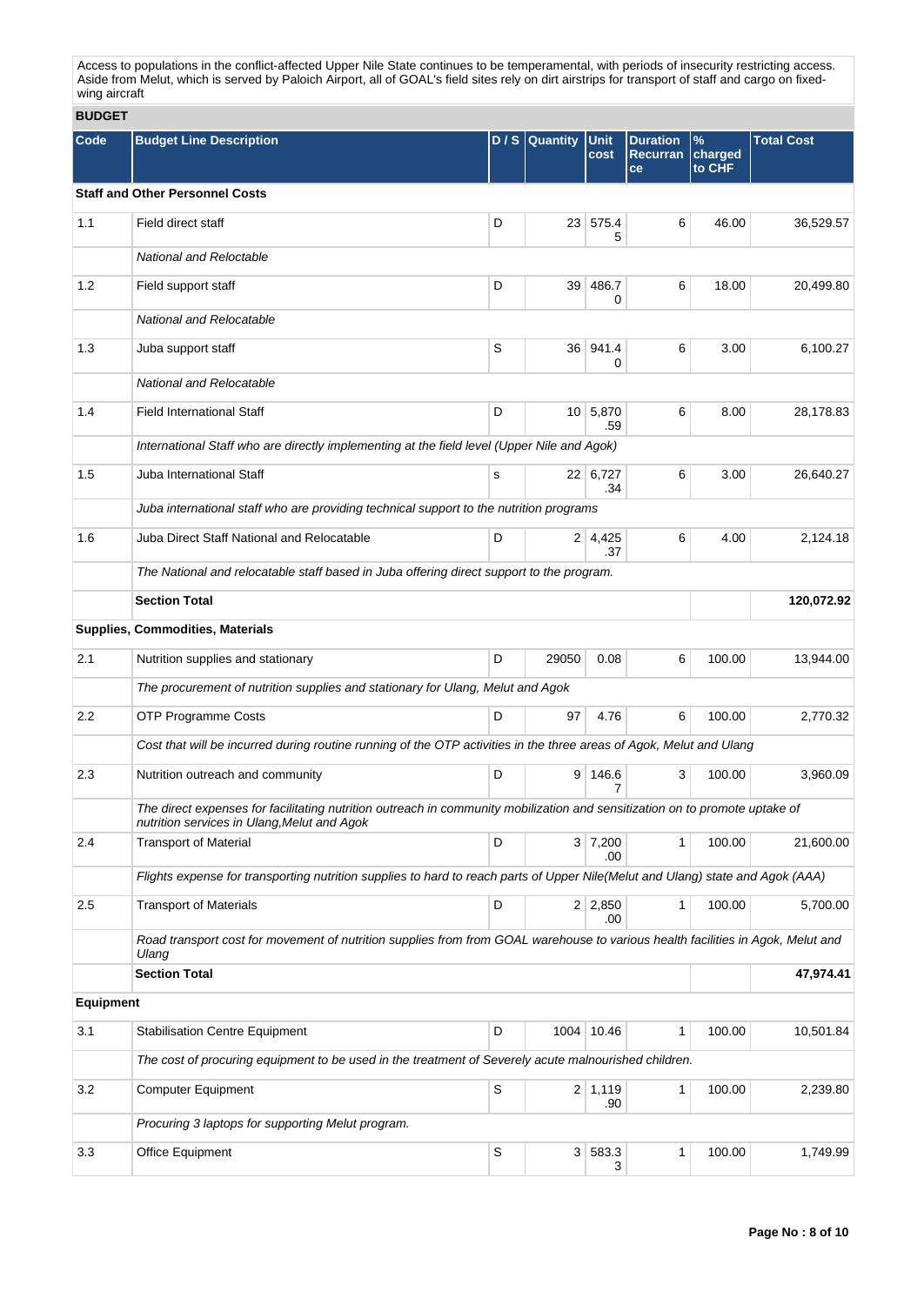|                                                                                                                                                                                                                                                                                                     | The Cost for procuring Ulang office equipment.                                                                                                                                                                                                                                                                                                                                                                                                                                                            |                                                               |                |                       |              |                      |            |
|-----------------------------------------------------------------------------------------------------------------------------------------------------------------------------------------------------------------------------------------------------------------------------------------------------|-----------------------------------------------------------------------------------------------------------------------------------------------------------------------------------------------------------------------------------------------------------------------------------------------------------------------------------------------------------------------------------------------------------------------------------------------------------------------------------------------------------|---------------------------------------------------------------|----------------|-----------------------|--------------|----------------------|------------|
|                                                                                                                                                                                                                                                                                                     | <b>Section Total</b>                                                                                                                                                                                                                                                                                                                                                                                                                                                                                      |                                                               |                |                       |              |                      | 14,491.63  |
| Travel                                                                                                                                                                                                                                                                                              |                                                                                                                                                                                                                                                                                                                                                                                                                                                                                                           |                                                               |                |                       |              |                      |            |
| 5.1                                                                                                                                                                                                                                                                                                 | Passenger Flights Field Staff                                                                                                                                                                                                                                                                                                                                                                                                                                                                             | D                                                             | 8              | 400.0<br>0            | 1            | 100.00               | 3,200.00   |
|                                                                                                                                                                                                                                                                                                     | The flight charges for transporting field staff to Ulang, Melut and Agok                                                                                                                                                                                                                                                                                                                                                                                                                                  |                                                               |                |                       |              |                      |            |
| 5.2                                                                                                                                                                                                                                                                                                 | <b>Field Vehicle Costs</b>                                                                                                                                                                                                                                                                                                                                                                                                                                                                                | D                                                             |                | 1 39,58<br>5.21       | 6            | 3.00                 | 7,125.34   |
|                                                                                                                                                                                                                                                                                                     | Cost of hiring, and fueling one program vehicle that will be directly facilitate the nutrition program activities in Agok, Melut and<br>Ulang                                                                                                                                                                                                                                                                                                                                                             |                                                               |                |                       |              |                      |            |
| 5.3                                                                                                                                                                                                                                                                                                 | Vehicle Costs for Juba                                                                                                                                                                                                                                                                                                                                                                                                                                                                                    | S                                                             |                | 1 9,825<br>.00        | 6            | 3.00                 | 1,768.50   |
|                                                                                                                                                                                                                                                                                                     | The Cost of fueling and maintaining one vehicle to provide program support in Juba office.                                                                                                                                                                                                                                                                                                                                                                                                                |                                                               |                |                       |              |                      |            |
|                                                                                                                                                                                                                                                                                                     | <b>Section Total</b>                                                                                                                                                                                                                                                                                                                                                                                                                                                                                      |                                                               |                |                       |              |                      | 12,093.84  |
|                                                                                                                                                                                                                                                                                                     | <b>General Operating and Other Direct Costs</b>                                                                                                                                                                                                                                                                                                                                                                                                                                                           |                                                               |                |                       |              |                      |            |
| 7.1                                                                                                                                                                                                                                                                                                 | Field Admin costs                                                                                                                                                                                                                                                                                                                                                                                                                                                                                         | D                                                             | 1 <sup>1</sup> | 35,35<br>9.31         | 6            | 4.00                 | 8,486.23   |
| Field admin costs which are the costs associated with running the three compounds in Melut, Maiwut and Ulang. CHF Nut<br>contributes 4% towards these costs - this is a direct cost of running the program in the field sites. Costs include office rent, office<br>stationary, generator fuel etc. |                                                                                                                                                                                                                                                                                                                                                                                                                                                                                                           |                                                               |                |                       |              |                      |            |
| 7.2                                                                                                                                                                                                                                                                                                 | Admin costs for Juba                                                                                                                                                                                                                                                                                                                                                                                                                                                                                      | S                                                             | 1 <sup>1</sup> | 39,86<br>0.00         | 6            | 3.00                 | 7,174.80   |
|                                                                                                                                                                                                                                                                                                     | Juba admin costs which are the costs of running our Juba office. CHF Nut contributes 3% towards this cost. The PSC cost is the<br>cost which CHF contributes towards the running of our HQ in Dublin. These costs are office costs such as rent and utility bills, but<br>also covers a contribution towards the many staff in Dublin who provide support to the project. 7% is the standard amount which<br>is recommended for this cost, and which we have used in all previous CHF submissions to date |                                                               |                |                       |              |                      |            |
| 7.3                                                                                                                                                                                                                                                                                                 | M&E                                                                                                                                                                                                                                                                                                                                                                                                                                                                                                       | D                                                             |                | $1 \mid 1,980$<br>.00 | $\mathbf{1}$ | 100.00               | 1,980.00   |
|                                                                                                                                                                                                                                                                                                     | Monitoring and Evaluation officer based in Juba.                                                                                                                                                                                                                                                                                                                                                                                                                                                          |                                                               |                |                       |              |                      |            |
| 7.4                                                                                                                                                                                                                                                                                                 | Visibility                                                                                                                                                                                                                                                                                                                                                                                                                                                                                                |                                                               | 0              | 0.00                  | 1            | 100.00               | 0.00       |
|                                                                                                                                                                                                                                                                                                     | <b>Section Total</b>                                                                                                                                                                                                                                                                                                                                                                                                                                                                                      |                                                               |                |                       |              |                      | 17,641.03  |
| <b>SubTotal</b>                                                                                                                                                                                                                                                                                     |                                                                                                                                                                                                                                                                                                                                                                                                                                                                                                           |                                                               | 30,315.0       |                       |              |                      | 212,273.83 |
| 0                                                                                                                                                                                                                                                                                                   |                                                                                                                                                                                                                                                                                                                                                                                                                                                                                                           |                                                               |                |                       |              |                      |            |
| Direct                                                                                                                                                                                                                                                                                              |                                                                                                                                                                                                                                                                                                                                                                                                                                                                                                           |                                                               |                |                       |              |                      | 166,600.20 |
| Support<br><b>PSC Cost</b>                                                                                                                                                                                                                                                                          |                                                                                                                                                                                                                                                                                                                                                                                                                                                                                                           |                                                               |                |                       |              |                      | 45,673.63  |
|                                                                                                                                                                                                                                                                                                     |                                                                                                                                                                                                                                                                                                                                                                                                                                                                                                           |                                                               |                |                       |              |                      |            |
|                                                                                                                                                                                                                                                                                                     | PSC Cost Percent                                                                                                                                                                                                                                                                                                                                                                                                                                                                                          |                                                               |                |                       |              |                      | 7.00       |
| <b>PSC Amount</b>                                                                                                                                                                                                                                                                                   |                                                                                                                                                                                                                                                                                                                                                                                                                                                                                                           |                                                               |                |                       |              |                      | 14,859.17  |
| <b>Total Cost</b>                                                                                                                                                                                                                                                                                   |                                                                                                                                                                                                                                                                                                                                                                                                                                                                                                           |                                                               |                |                       |              |                      | 227,133.00 |
|                                                                                                                                                                                                                                                                                                     | <b>Project Locations</b>                                                                                                                                                                                                                                                                                                                                                                                                                                                                                  |                                                               |                |                       |              |                      |            |
|                                                                                                                                                                                                                                                                                                     | <b>Location</b><br><b>Estimated</b><br>percentage<br>of budget<br>for each                                                                                                                                                                                                                                                                                                                                                                                                                                | <b>Estimated number of beneficiaries</b><br>for each location |                |                       |              | <b>Activity Name</b> |            |

| -----------          | percentage<br>of budget<br>for each<br><b>location</b> | for each location                  |  |  |  |
|----------------------|--------------------------------------------------------|------------------------------------|--|--|--|
|                      |                                                        | Men   Women   Boys   Girls   Total |  |  |  |
| Upper Nile -> Maiwut | 41                                                     |                                    |  |  |  |
| Upper Nile -> Melut  | 27                                                     |                                    |  |  |  |
| Upper Nile -> Ulang  | 32                                                     |                                    |  |  |  |